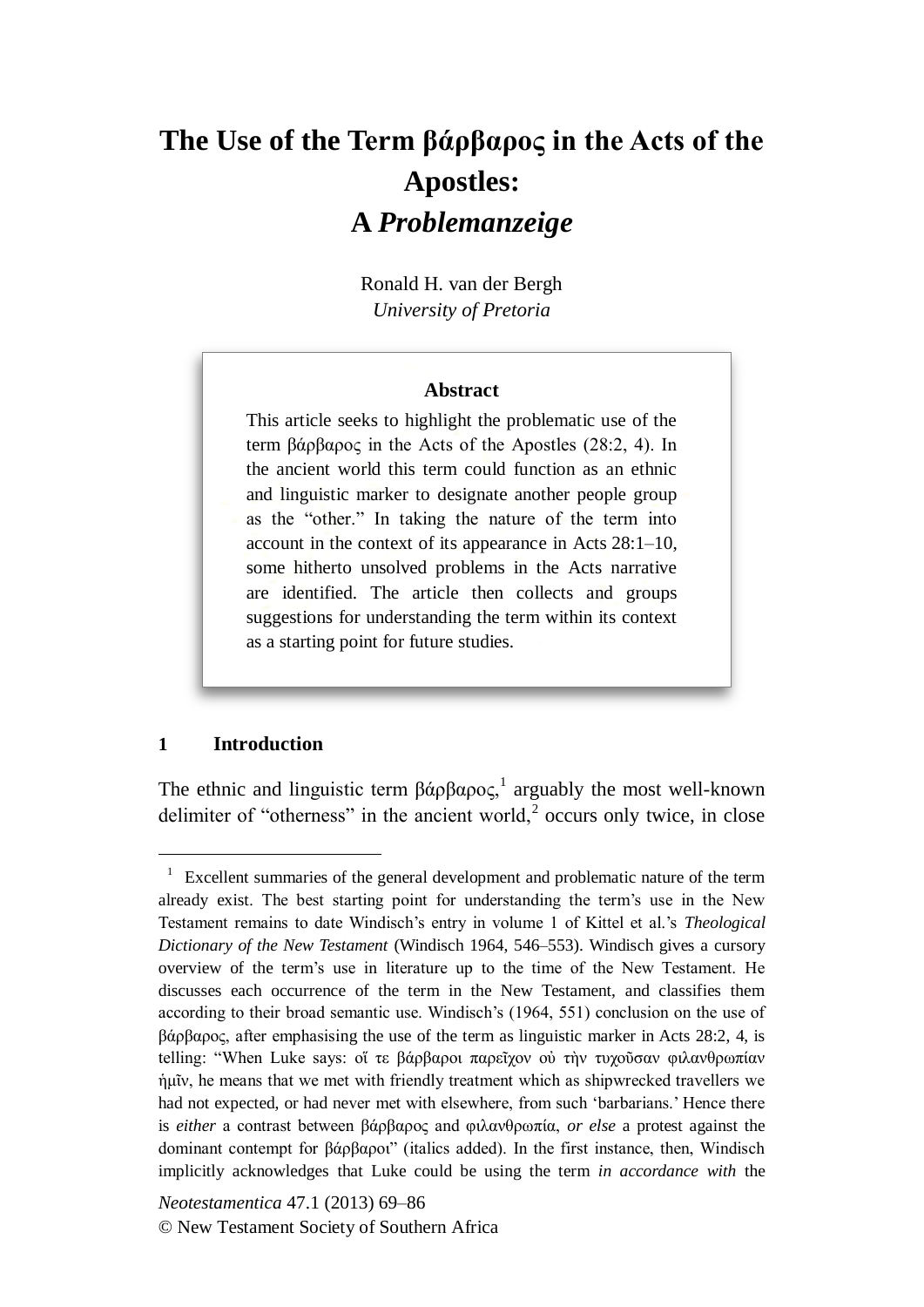proximity, at the end of the Acts of the Apostles (Acts 28:2, 4). As the book of Acts remains to date one of our primary sources for understanding the early stages of the spread of Christianity, the mere occurrence of this term, which contains the potential of extreme prejudice (cf. Windisch 1964,  $547-548$ , has significance for our reflection on the movement's views towards outsiders, and especially those of other ethnic groups. Within the Graeco-Roman world, the term could function to point out hierarchical differences between people groups; hence this division was not only of a literary nature (cf. Lissarague  $2002$ ).<sup>4</sup> Yet, in discussions on "multiculturalism" in Acts the term and its context have largely avoided notice, taking second place to Acts' perceived Jew/Gentile dichotomy (Gaventa 2001, 31; cf. Witherington 1998, 293).<sup>5</sup> With regard to the term's

<u>.</u>

Even Gruen (2011, 76), who recently stressed that the animosity between ancient peoples was not as great as modern-day scholars would have it, has to admit that the term "did at least provide a signifier of 'Otherness.'" To a certain extent, this held true even in Hellenistic times (Browning 2002, 261).

<sup>3</sup> Not all the uses listed by Windisch can be considered as pejorative (cf. also the much less negative assessment of the term by Balz [1990, 197–198]), but in the final stage of the term's development, he reckons the term akin to: σκληρός (harsh), ομός (savage), ἄγριος (wild), μανικός (mad), ἄπιστος (unfaithful), ἀνόητος (unintelligent), σκαιός (clumsy), ἀμαθής (unlearned), ἀπαίδευτος (ignorant) and ἀναίσθητος (stupid) an impressive list of derogatory adjectives. Even when the term was applied purely as a linguistic marker (see the discussion below), the potential for prejudice exists. To the Greek mind, there was a "close connection . . . between intelligible speech and reason" (Hall 1989, 199–200). The term itself has also played a great part in the development of slavery, even in the ancient world (cf. Harrington 2002, 3), where "barbarians" were viewed as slaves by nature; so much so that the ideas became "synonymous" (cf. Funck 1981, 34; Hall 1989, 101; Kyrtatas 2009, 93). With regard to the term's use in the context of slavery, see also Hengel (1980, 56).

<sup>4</sup> Lissarague investigated the images of, amongst others, "barbarians" on Athenian vases and comes to the conclusion that this hierarchical division is certainly not a literary invention only.

<sup>5</sup> Even though the term evokes notions of "racism" to modern ears, Edith Hall (1989, ix) warns against viewing the term as signifying such, as the division of people groups in the ancient world was not primarily based on biological differences. She suggests using the terms "xenophobia," "ethnocentrism" or "chauvinism" to designate the deprecating view of Greeks towards "barbarians." The use of "multiculturalism" or perhaps "different ethnic groups" is therefore also to be preferred in discussing different people groups in Acts.

<sup>&</sup>quot;dominant contempt for βάρβαροι." A more recent evaluation of the term, although not as elaborate, can be found in Balz (1990:197–198). For expositions and summaries of the term's use, meaning and development outside the New Testament, see Opelt and Speyer (1967); Funck (1981); Lévy (1984); and Hall (1989).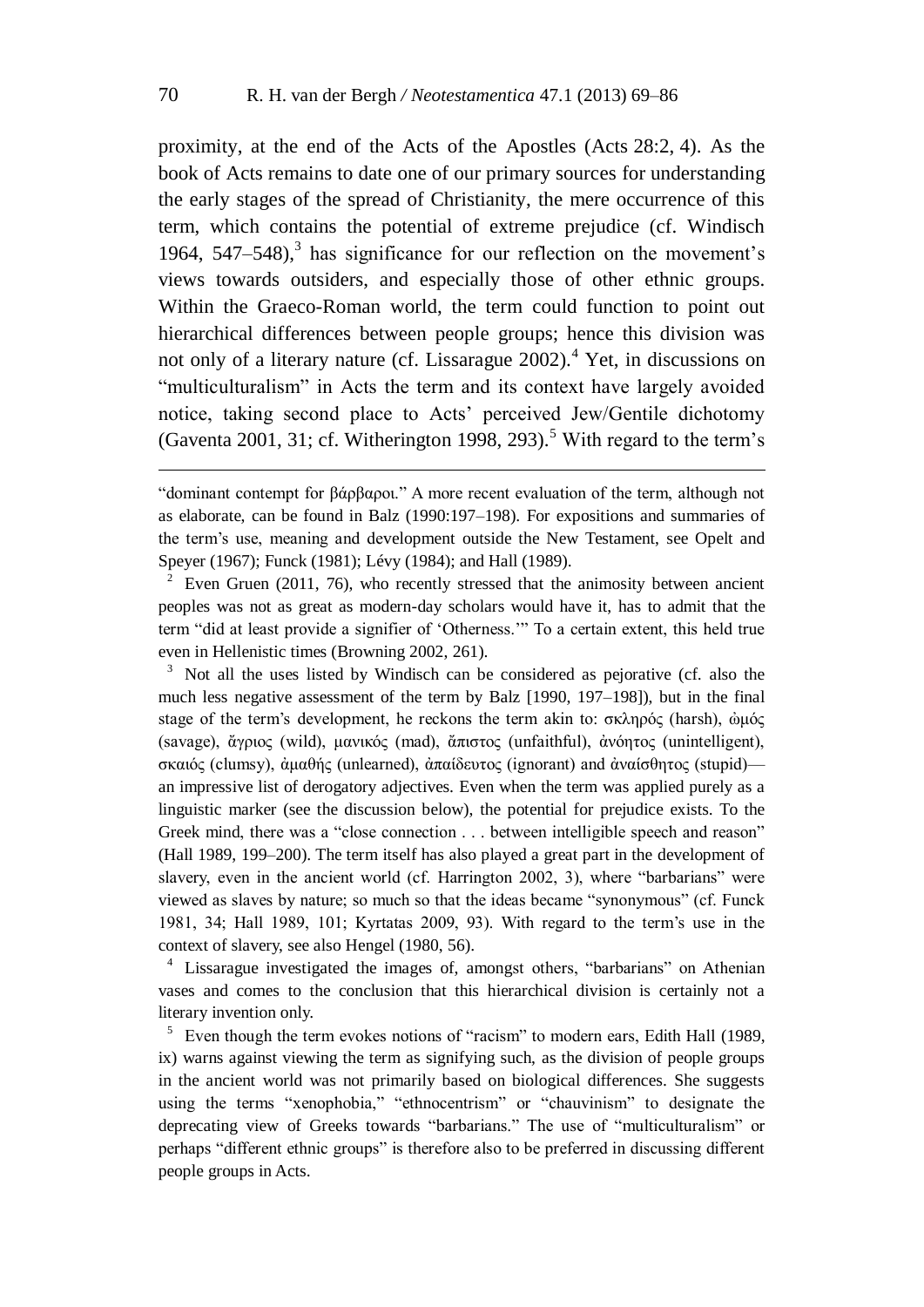immediate context, more historical questions, such as the true location of the island Μελίτη (Acts 28:1),<sup>6</sup> have been the main line of inquiry.<sup>7</sup> The same can be said for the assessment of Acts 28:1–10's overall role in Lukan theology (cf. Gaventa 2001, 36; Clabeaux 2005, 604), even though the episode is at such an important juncture in the Acts narrative—forming part of the "epilogue," so to speak (cf. Alexander 2006a, 211–212).

The primary aim of the present article is to serve as a *Problemanzeige*. Therefore, the reasons for regarding the use of the term βάρβαρος in Acts 28:2, 4 as problematic will be outlined below under the heading "The problematic use of the term βάρβαρος in Acts 28:1–10." The next section of the article will identify previous suggestions, most of them implicit, on how to assess this term's use within its context. As no study has hitherto been concerned exclusively with the use of the term in Acts, these suggestions will be culled from commentaries on Acts and scholarly works on related issues and the context of the term in the Acts narrative. For this reason, the suggestions will be grouped together as "trajectories" rather than full-blown proposals and will only give an indication along which further lines of enquiry could proceed.

It is of great import that the term's literary function within the greater context of the narrative of the Acts of the Apostles be investigated and evaluated, especially in a multicultural and multilingual society such as that of South Africa. This article hopes to provide the impetus—and the necessary first steps—for such a study.

<sup>6</sup> Much ink has been spilled on the question whether Μελίτη is modern-day Malta or not. For a survey and discussion of the proposals up to 1996, see Gilchrist (1996, 29– 30). A thorough discussion of the problem and proposals can also be found in Börstinghaus (2010, 432–444). Of special note is the debate between Suhl (1991a, 1991b, 1992), who argues against Malta, and Wehnert (1991), who opts for Malta. The latest consensus seems to be that Μελίτη is indeed the island Malta (cf. Börstinghaus 2010, 442), and this will be the working hypothesis with which this article will proceed. Of course, interaction with this debate will not be entirely unavoidable, but this question will not be the main inquiry.

 $\frac{7}{1}$  This is partly due to the fact/fiction question surrounding Acts, which has especially invaded discussion on Acts 27–28:10; for a discussion on this issue, see Hummel (2000, 40).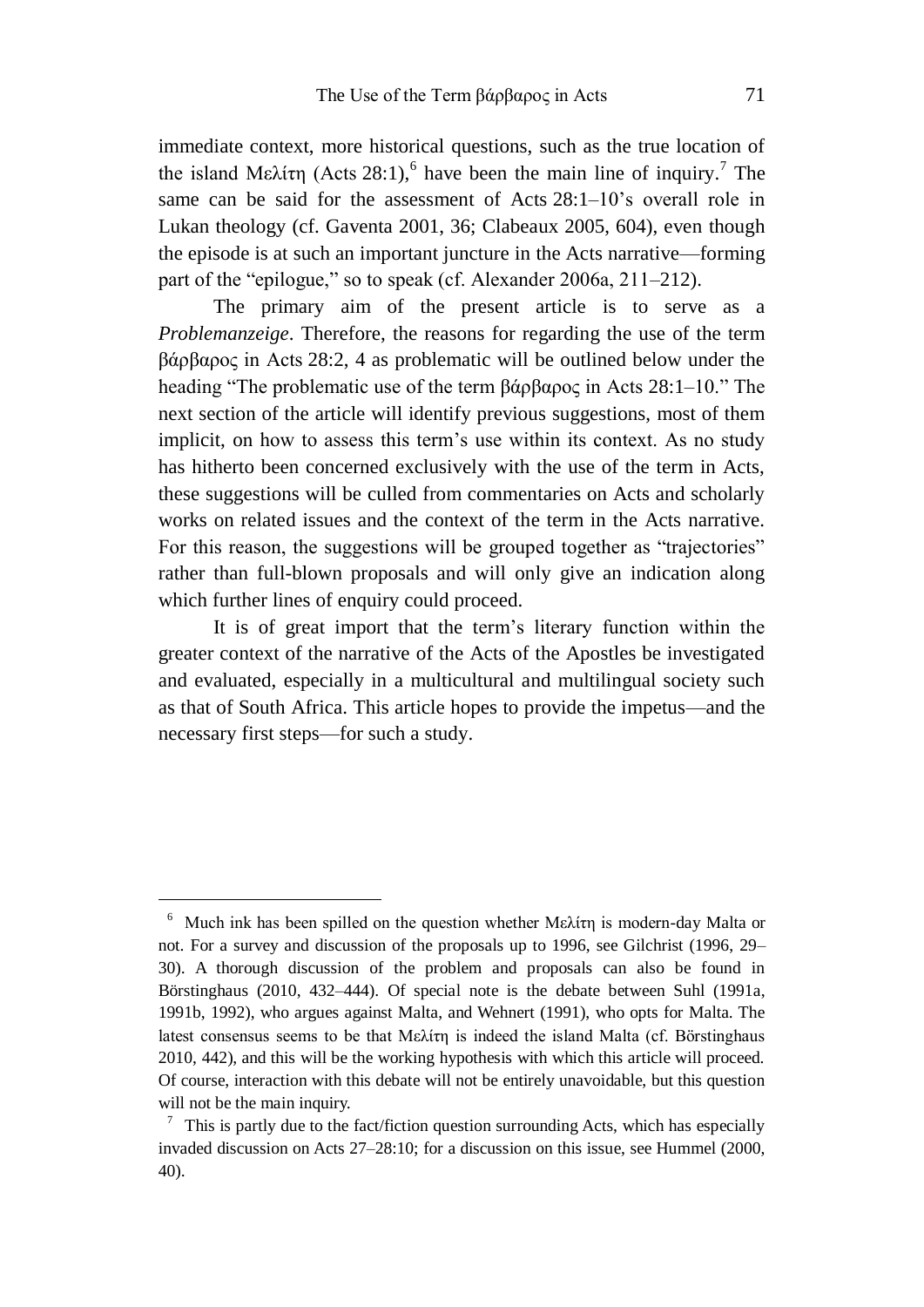#### **2 The Problematic Use of the Term βάρβαρος in Acts 28:1–10**

## *2.1 Paul's (and Luke's) possible lesser concern for missionary activity among the βάρβαροι*

Perhaps the most pressing concern in understanding Luke's use of the term βάρβαρος in Acts is that the normal missionary activity by Paul, the latter part of the Acts narrative's main protagonist, is lacking in the immediate context of the term's occurrence (Acts 28:1–6, but this should also be taken with Paul's further stay on the island, related in Acts 28:7–10) (cf. Schnabel 2004, 1267; 2008, 338).<sup>8</sup> Indeed, the narrative of Acts 28:1-10 relates no clear move by Paul to evangelise the βάρβαροι or the island's other inhabitants (if these are to be taken as two separate groups), nor is there any straightforward account of conversion among them. In light of the normal missionary pattern found in Acts (cf. Tannehill  $1986$ ),  $9$  tinged with what can be described as "universalism" (Witherington 1998, 511–  $512$ ),<sup>10</sup> this possible lack of missionary concern could be problematic. Various suggestions have been offered to attempt to alleviate this

1

<sup>8</sup> Although they are clearly distinct episodes, many commentators group Acts 28:1–6 (in some cases  $28:2-6$ , when  $28:1$  is taken as an introduction to both) and  $28:7-10$ together. It is important to include Acts 28:7–10 in an assessment of the literary function of the term βάρβαροι, so as to determine whether the characters in this episode include the βάρβαροι or not. Especially the relation between Acts 28:6 and Acts 28:10 should be investigated. In case it is the same group of people who honours Paul "with many honours" (πολλαῖς τιμαῖς) in Acts 28:10 and think him a god in Acts 28:6, there will be implications for understanding the term's use. The latest study concerned with Paul's stay on Malta—that of Börstinghaus (2010)—is more concerned with the literary motif of the perilous journey and subsequent shipwreck than the use of the term βάρβαρος in the Acts narrative; consequently, Börstinghaus ends his investigation at Acts 28:6. However, in a footnote, Börstinghaus (2010, 10–11) notes that in the bigger context of Acts, the section should run from 27:1 to 28:16. The present article is only concerned with the use of the term βάρβαρος and the possible presence of the βάρβαροι in the narrative plot of Acts (that is to say, up to Acts 28:10).

<sup>&</sup>lt;sup>9</sup> Of course, the very different circumstances in which the narrative has Paul find himself in Acts 28:1–6 should be taken into consideration. However, the stay on Μελίτη lasts three months (Acts 28:11), ample time for Paul to "recover" and resume his usual custom. For the general missionary method of the historical Paul, with ample discussion of his views towards ethnicity, see Schnabel (2008, 256–373). Schnabel (2008, 36) notes, for instance, that for the historical Paul, "*matters of ethnic identity, class, culture or gender did not control his missionary focus*" (italics in original).

<sup>&</sup>lt;sup>10</sup> The full statement by Witherington, in commenting on Acts 17, reads: "We have ... repeatedly noted Luke's universalism—salvation is for all, for every sort of person."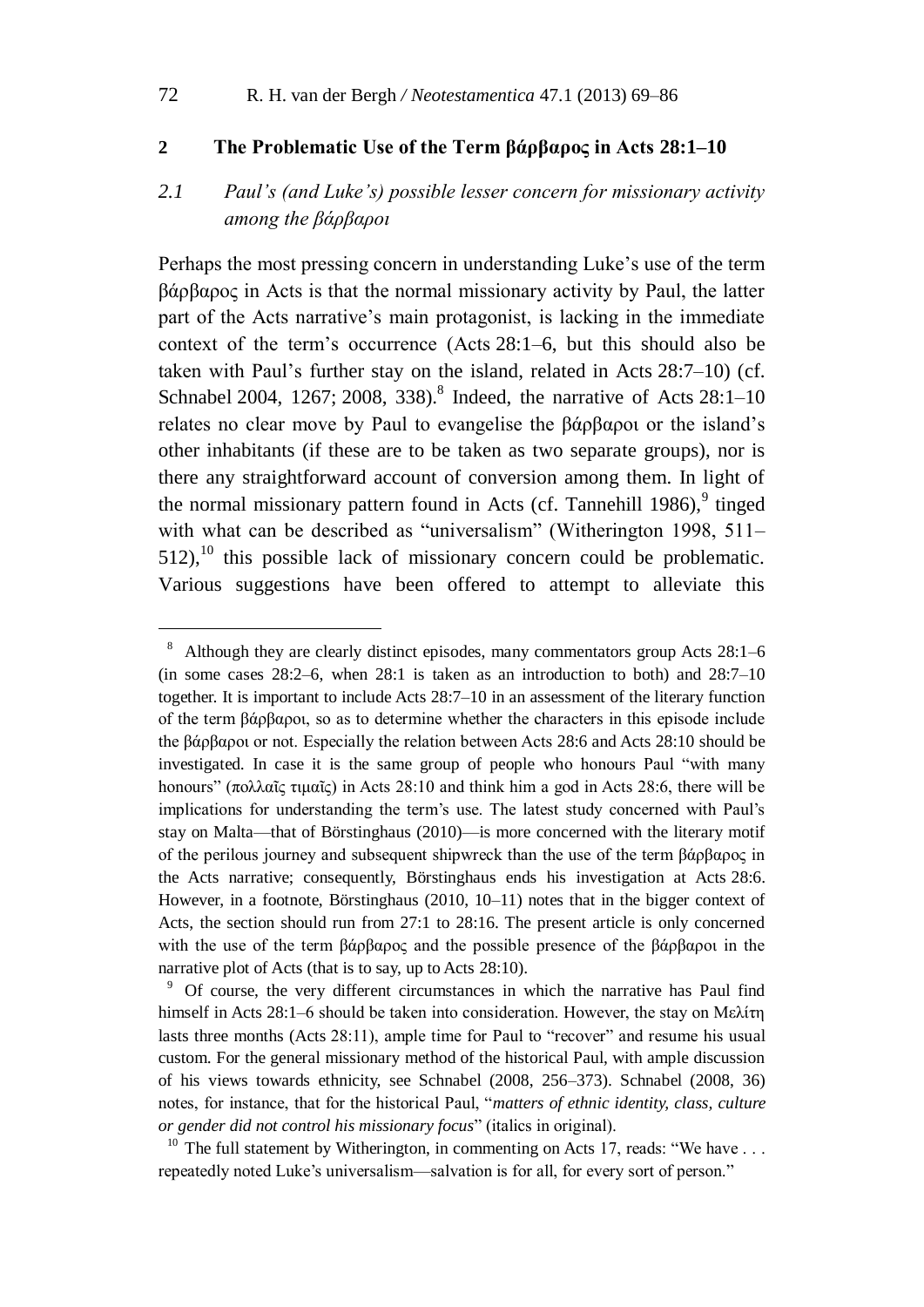perceived difficulty, only some of which tie in with what is stated in the text: namely, that Paul "healed" Publius' father (Acts 28:8) as well as the rest of the islanders who were sick (Acts 28:9). The two words used for "healing" are different (ἰάσατο, Acts 28:8; ἐθεραπεύοντο, Acts 28:9), but the terms are synonyms and the difference should not be pressed.<sup>11</sup> Paul would have preached, then, while healing (e.g., Grosheide 1974, 214; Neudorfer 1990, 359; Schnabel 2008, 1267; cf. Schnabel 2008, 314, 338), or the healing action itself might be seen as evangelism (e.g., Krodel 1986, 480; Jervell 1998, 617; cf. Stenschke 1999, 237).<sup>12</sup> Another approach is to simply remark that Paul preached—without reference to the text at all but that no faith community was grounded (e.g., Wikenhauser 1961, 284; Schlatter 1962, 312; Rapske 1994, 360); others suggest historical veracity as Luke's reason: Paul did not preach or his preaching was not well received, and therefore Luke did not report it (e.g., Marshall 1980, 418; Roloff 1981, 367; Pesch 1986, 300). Schneider (1982, 401) notes the suggestion that Paul did not preach as he was a prisoner, but immediately dismisses the idea (and rightly so) as there is no mention of Paul's captivity in Acts 28:1–10. Arguably the proposal taking the most of the Acts narrative as such in account is made by Johnson (1992, 463). Johnson opines that "[a]s always in Luke-Acts, the sharing of physical possessions is a symbol of sharing in the good news (Luke 6:32–36; 8:3; 12:32–34; 14:13–14; 18:22; 21:1–4; Acts 2:42–47; 4:32–37)." None of these suggestions directly addresses the lexical choice for the term βάρβαρος in this pericope.

## *2.2 The possibly naïve nature of the βάρβαροι*

1

Another problematic issue in Acts 28:1–10 is the ascription of divinity to Paul by the βάρβαροι. Whereas Paul (and Barnabas) reacts very strongly to being equated with a god in Acts 14:14–15, nothing is made of the

<sup>&</sup>lt;sup>11</sup> See, however, the discussion in Kirchschläger (1979, 512) for the effect of the finer nuance between these two verbs in this context. Kirchschläger opines that ἰάσατο is the more specific of the two and forms the "Höhepunkt der Erzählung."

<sup>&</sup>lt;sup>12</sup> Stenschke (1999, 237; cf. Kirchschläger 1979, 516) notes about the laying on of hands in this context that "Paul's action indicates [the "barbarians'"] spiritual blindness and its persistency," and that this action "served to avert false identifications and to correct Gentile notions. Paul was God's servant and dependent upon him (cf. Acts 27:23), not divine himself."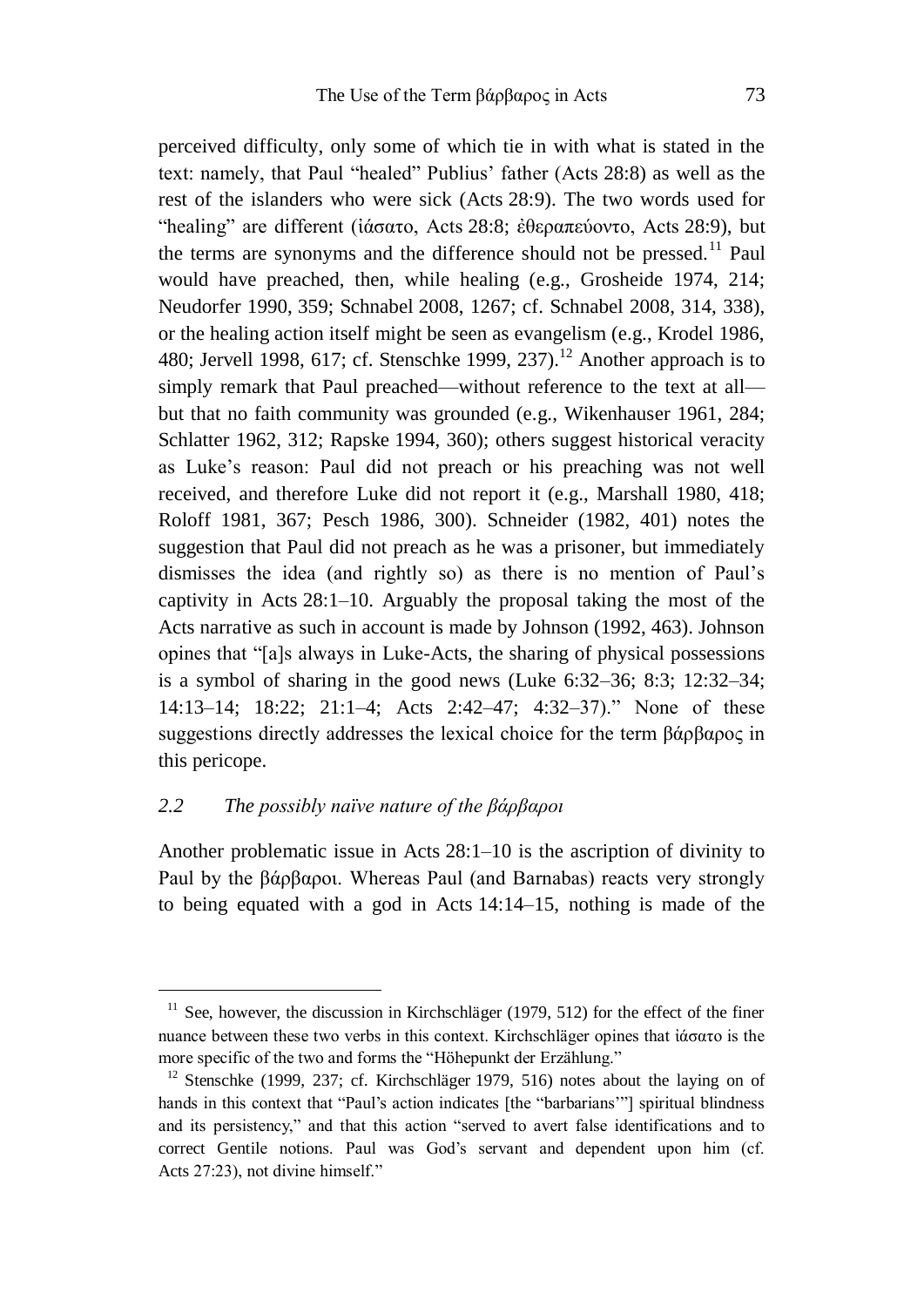similar statement by the βάρβαροι in Acts  $28:6$ <sup>13</sup> In addition, it should be noted that the narrative possibly depicts the βάρβαροι as naïve: in a mere three verses, their opinion goes from one extreme (regarding Paul as condemned murderer, Acts  $28:4$ <sup>14</sup> to another (regarding Paul as a god, Acts 28:6). Opinions about the motivation behind Luke's report of this sudden change of mind and/or the reference to Paul as a divine being are manifold, including<sup>15</sup>:

- Luke wants to depict Paul as a θεῖος ἀνήρ ("divine man"), and this perception of Paul as a "god" forms the high point of this theme, emphasised by the sudden reversal of the βάρβαροι's thoughts (Haenchen 1971, 715; Marshall 1980, 417; Roloff 1981, 365; Conzelmann 1987, 223; Hummel 2000, 51; Van Eck 2003, 553). Van Eck takes the καί ("also"—this can hardly be translated in any other way) in Acts 28:10, where Paul and company are "honoured" (ἐτίμησαν), as a clear indication that the ascription of divinity to Paul in Acts 28:6 is approved by the author. Also remarking that the "honouring" could be in line with taking Paul as divine are Lindijer (1979, 277) and Schille (1983, 473);
- Luke wants to write an apology for Paul as an apostle, showing him as a miracle worker (Marshall 1980, 234; Schmithals 1982, 234);
- Luke seeks to emphasise Paul's innocence (Krodel 1986, 480);
- Luke wants to stress the unstoppable nature, through God's help, of Paul's movement to Rome (Roloff 1981, 367; Pesch 1986, 298);

 $13$  Not so frequently noted with regard to Acts 28:1–6 is the episode of Herod's death on account of not correcting the crowd's view of him as divine in Acts 12:20–24; this link is noted by Gaventa (2001, 37).

<sup>&</sup>lt;sup>14</sup> But cf. Marshall (1980, 416) with regard to Acts 28:4: "In this kind of thought-world the reaction of the Maltese to Paul's experience is fully intelligible." The motif of escaping Δίκη ("Justice") is also taken by some as a motif to be found in Luke's contemporary thought-world; the text most frequently cited as example is a poem by Statilius Flaccus in *Anthologia Graeca* VII 290, sometimes also listed is the even more appropriate epigram by Antipater of Thessalonica in *Anthologia Graeca* IX 269 (cf. Roloff 1981, 366; Pesch 1986, 298; Conzelmann 1987, 223; Jervell 1998, 615; Van Eck 2003, 552). However, Börstinghaus (2010, 414–415), points out that the direct correlation of Δίκη with snakes is not well attested in the ancient Mediterranean world at all. (Cf. Hemer 1989, 153, who notes that "[t]he snake as the agent of vengeance (v. 4) was a common idea.")

<sup>&</sup>lt;sup>15</sup> It should further be noted that at least three scholars (Bruce 1954, 523; Marshall 1980, 417; Hemer 1989, 153) note humour in this account.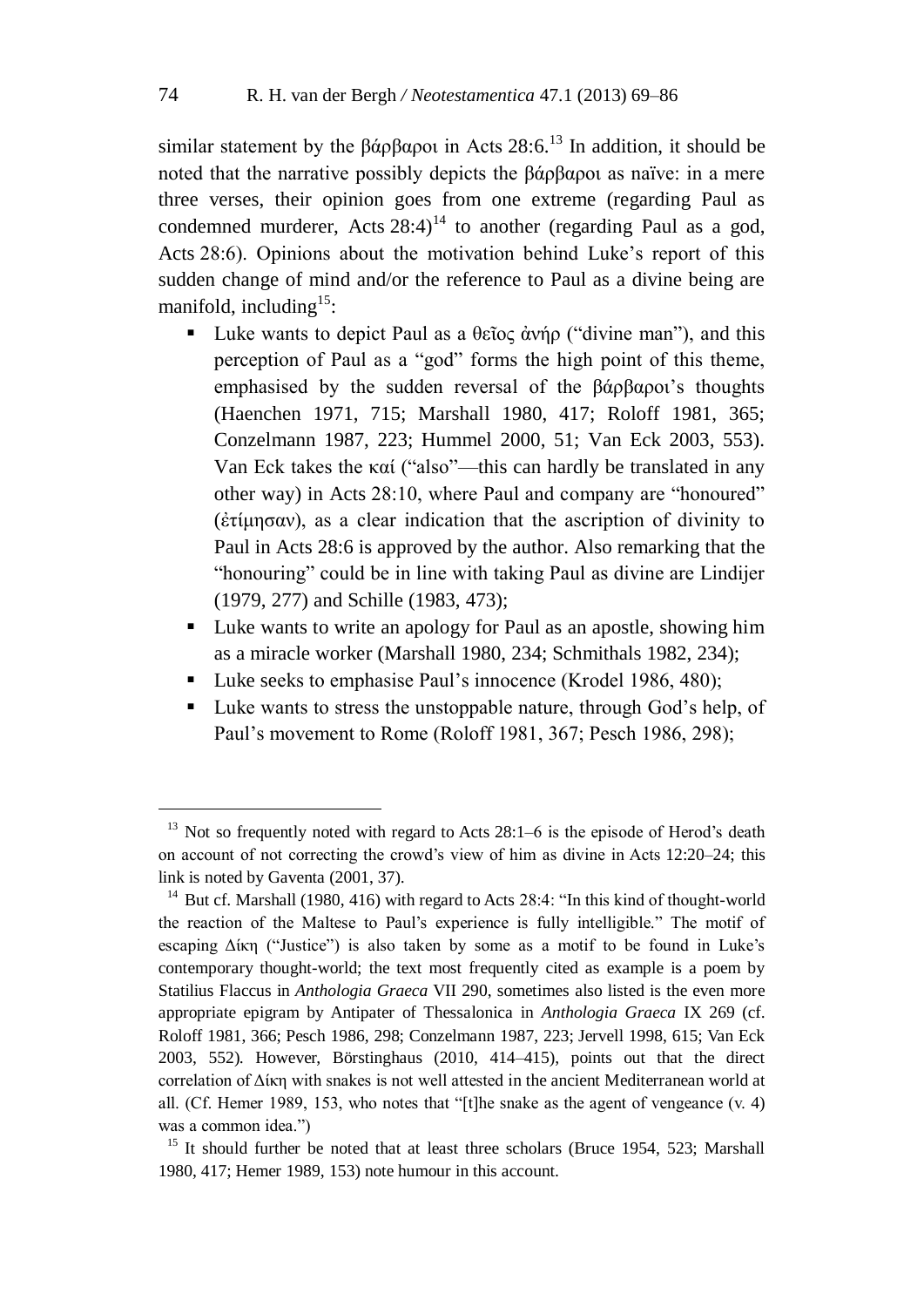- Luke does not deem it necessary to have Paul correct the βάρβαροι as the reader has been prepared to see this point of view as false (Schmithals 1982, 233–234; Jervell 1998, 618–620);
- Luke wants to depict the fickleness of the pagans (or heathens), without much reflection on what is to be understood under that term (Grosheide 1974, 213; Schneider 1982, 403; Neudorfer 1990, 358; Jervell 1998, 616).

These suggestions, with the exception of the last, do not seem to take the nature of the term βάρβαρος into account. The last suggestion, lacking critical reflection on the nature of people groups in the narrative of Acts, is disconcerting in its own right. With all of these suggestions, one is left to wonder whether the reader was supposed to care about the βάρβαροι's salvation at all.

## *2.3 Luke's possible predilection for selected people groups*

The religious framework in which the abovementioned episode at Lystra plays out in Acts 14 is clearly Hellenistic (cf. Schnabel 2008, 337–338). This is betrayed, not only by the roles assigned to Paul and Barnabas (Hermes and Zeus, respectively, Acts 14:12), but also due the fact that a "priest of Zeus" (ὅ ἱερεὺς τοῦ Διός) was stationed close by and ready to act (Acts 14:13). The same cannot be claimed with certainty for Acts 28:1–6. Some note that, with regard to the use of  $\Delta$ ίκη in Acts 28:4 (if this is indeed to be taken as the personification of the Greek goddess "Justice," which virtually all scholars agree on), "Luke has put a Greek idea into the mouths of the barbarians" (Haenchen 1971, 713; also arguing along these lines are Roloff 1981, 367; Schille 1983, 471; Pesch 1986, 298; Conzelmann 1987, 223). Others prefer the idea that Luke could be using the Greek equivalent of a Punic deity (e.g., Wikenhauser 1961, 284; Neil 1973, 254; Neudorfer 1990, 257). However, it should be noted that in Acts 28:6 Paul is not described as a specific deity, even though such identification could easily be made. In a Hellenistic setting, Asclepius, the god of healing, who was associated with snakes, comes to mind, especially in light of Paul's healing activity in Acts 28:8–9. That the βάρβαροι were really Hellenistic in their outlook is not a clear cut case—far from it. After all, it is striking that Paul's next move, related in Acts 28:7, is towards an individual seemingly of Graeco-Roman cultural allegiance.<sup>16</sup> This could

<sup>&</sup>lt;sup>16</sup> For an in-depth discussion of the designation of Ποπλίος (i.e., "Publius") as πρῶτος τῆς νήσου ("first of the island," Acts 28:7) and especially whether an official Roman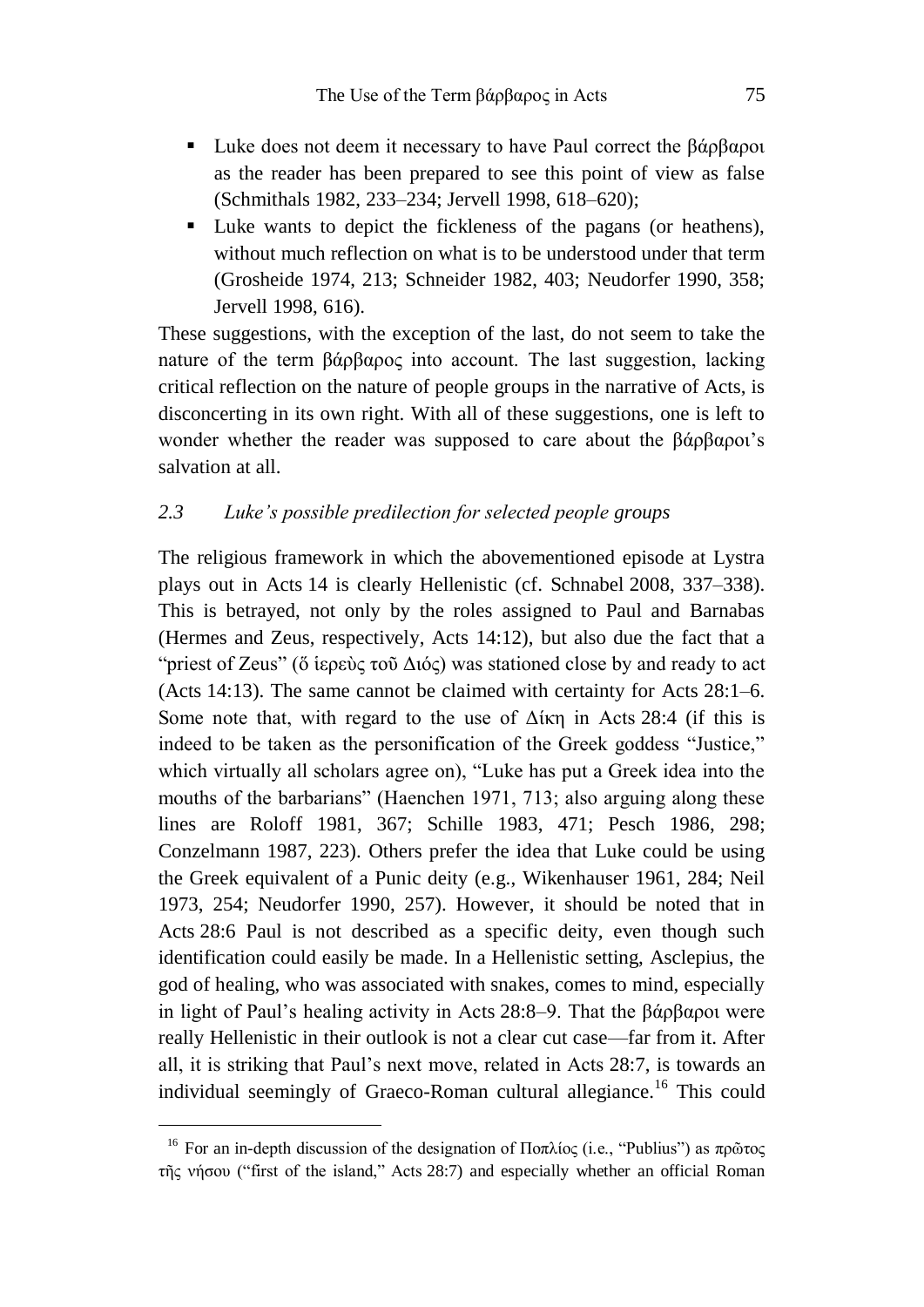1

indicate Luke's predilection for—or maybe even sole interest in converting people of Graeco-Roman and Jewish cultures.

This preference for Graeco-Roman and Jewish conversion should be considered together with Luke's interest in languages.<sup>17</sup> In the bigger context of the Acts narrative, as in Acts 28:1–10, linguistic markers regularly serve as designators of specific people groups. The most wellknown of these is perhaps the Ἑλληνισταί of Acts 6 (cf. Bruce 1985, 644– 645; Shillington 2007, 48–49), <sup>18</sup> but reference should also be made to the different language groups present at the outpouring of the Spirit in Acts  $2<sup>19</sup>$  It is not clear whether these linguistic designators refer to people

 $17$  Language plays an important part in the episode in the incident at Lystra recorded in Acts 14—the native language of the Lycaonians being expressly mentioned (Acts 14:11), probably to explain how things could go as far as they do before Paul and Barnabas act. However, as noted above, the group in question is Hellenistic. Cf. also the role language plays in Acts 21:37–40 with regard to identity/ethnicity, where Paul addresses the crowd in Jerusalem.

<sup>18</sup> Both Bruce and Shillington note that the division was primarily linguistic, but that there must have been significant cultural differences between these groups too. The term Ἑλληνιστής seems to have "at least as its primary meaning 'one who speaks Greek'" (Witherington 1998, 241). Witherington believes that the same linguistic prominence applies to the term Ἑβραῖος—in Acts, only found at 6:1—and its derivative, Ἑβραΐς. That Ἑλληνιστής does not simply mean "Greek" can be seen by the use of another term, Ἕλλην, for this group (cf. Shillington 2007, 128); however, the term Ἑλληνιστής could embrace those who consider themselves to be Greek, e.g., Nicolas the proselyte in Acts 6:5. The Ἕλληνες are clearly not proselytes (De Boer 1995, 50), but in Acts, they can regularly be found in synagogues (e.g., Acts 14:1, 18:4).

<sup>19</sup> There are considerable difficulties in determining the ethnic boundaries and affiliations of the groups described in Acts 2:5–11. The groups all have their own mother tongue (Acts 2:8), but they are introduced as Ιερουσαλὴμ κατοικοῦντες Ἰουδαῖοι, ἄνδρες εὐλαβεῖς ἀπὸ παντὸς ἔθνους τῶν ὑπὸ τὸν οὐρανόν (Acts 2:5). The first obstacle is a text critical one. However, the textual variants listed in  $NA^{27}$  mainly concern word order, while the basic difficulty of the passage remains intact: the term Ἰουδαῖοι seems to stand in apposition with ἄνδρες εὐλαβεῖς, even though the qualification "ἀπὸ παντὸς ἔθνους

title is meant or not, see Suhl (1992, 220–226; cf. 1991b, 16; Hummel 2000, 43). Commentaries on Acts are divided between seeing the title as official and hence seeing Publius as Roman (e.g., Bruce 1954, 523; Blaiklock 1959, 192; Schlatter 1962, 311; Haenchen 1971, 714; Grosheide 1974, 214; Lindijer 1979, 276; Schmithals 1982, 234; Schille 1983, 472; Neudorfer 1990, 358; Van Eck 2003, 553) or as a title related to patronage, and thus not necessarily Roman (e.g., Wikenhauser 1961, 381; Roloff 1981, 367; Krodel 1986, 481; Pesch 1986, 299). Some remain indecisive (e.g., Neil 1973, 254; Johnson 1992, 462; Jervell 1998, 616). Whatever the case may be, Publius is a Roman name (cf. Blass et al. 1984, 34 [par. 41.1]) and betrays an association with the Romans, even though Luke's use of the praenomen is unusual (Marshall 1980, 417).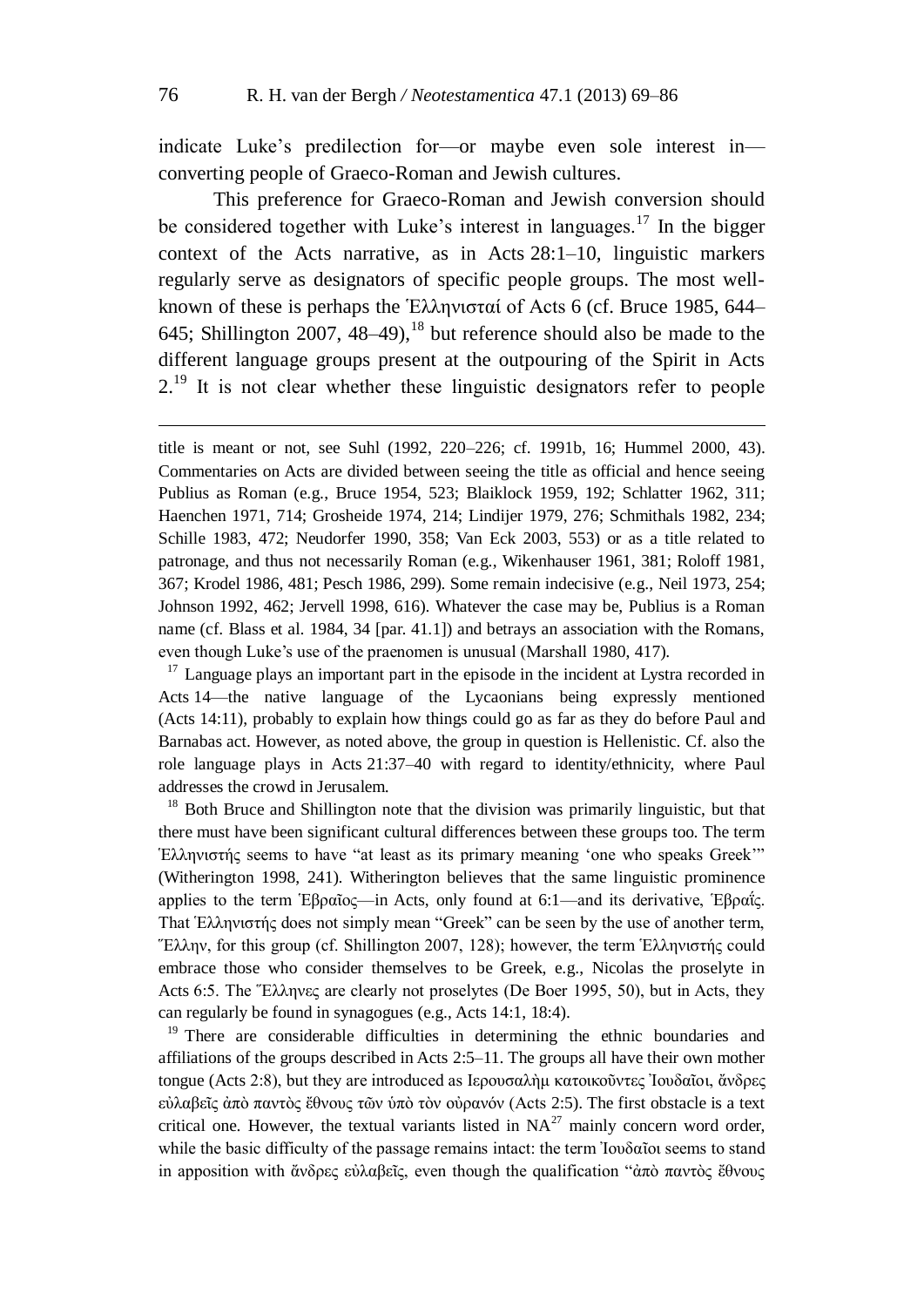wholly unacquainted with Judaism or to those either within Judaism or at its fringes.<sup>20</sup> There might thus be some legitimate concern that the author of Acts cares only about drawing those groups already acquainted with Judaism into the Christian fold. A primary use of the term βάρβαρος in Greek literature is exactly this division between groups who spoke a different tongue (Windisch 1964, 546).<sup>21</sup> A better grasp of the literary

1

τῶν ὑπὸ τὸν οὐρανόν" is added (and this part of the text knows no noteworthy variants). Only in one manuscript, the original hand of Codex Sinaiticus, is the problem completely removed—by omission of the term Ἰουδαῖοι. There can be little doubt that this change is secondary (Metzger 1975, 291). Thus, the groups are all described as "Jews" in Acts 2:5; but in Acts 2:14, Peter addresses both ἄνδρες Ἰουδαῖοι καὶ οἱ κατοικοῦντες Ἰερουσαλὴμ πάντες. However, in Acts 2:22, clearly still part of Peter's speech, the form of address is once again directed to the Jews—ἄνδρες Ἰσραηλῖται. Whatever the case may be, the εὐλαβεῖς of Acts 2:5 appears to place these groups within or close to Judaism. With regard to Acts 2 and Acts 28, the position of both these episodes—Acts 2:5–13 almost at the beginning of Acts and Acts 28:1–10 almost at the end— should also be considered. Could there be an intentional comparison between the uses of linguistic markers in these two outermost parts of the Acts narrative?

 $20$  Discussions on this ambiguity are generally situated within the "God-Fearers" debate, investigated by De Boer (1995). This debate concerns whether the φοβούμενοι, occurring only up to Acts 13:26, and the σεβόμενοι, occurring only after Acts 13:43, are the same group, and these groups' relation to Judaism. De Boer (1995, 57) concludes that, for Luke, both "the σεβόμενοι are, like the φοβούμενοι, Gentiles who venerate the God of Israel." De Boer also notes—and this applies more directly to the question of Luke's estimation of the βάρβαροι—Jervell's (1988) and Esler's (1987) suggestion that Luke is only interested in converting God-fearers and not Gentiles *per se*. Also see Squires (1998, 615–616), who have similar arguments, and McRay (1992), who takes the term Ἕλληνες to refer to "non-Jews who worship the one true God." (but see Sanders (1991, *passim*); the debate up to 1995 is summarised in De Boer (1995, 65–66; also see his conclusions on page 69). Here, the discussion mainly centres on the terms φοβούμενοι, σεβόμενοι, Ἕλληνες and τὰ ἔθνη—the βάρβαροι are left out in the cold.

<sup>21</sup> No express mention of language is made in Acts  $28:1-6$ . However, the term's function as a linguistic marker would have been enough to designate these people as constituting their own group. The language they are supposed to speak can only be guessed. In the narrative, the βάρβαροι speak "to each other" (πρὸς ἀλλήλους), which could, although this is seldom assumed, just as easily have been in Greek. Their speaking "to each other" might very well exclude Paul and company from their discussion, irrespective of the language used. The fact/fiction question (on this question, see Hummel 2000, 40) has led Zahn (1927, 840) to propose a solution as to where this snippet of information (i.e., what the barbarians are saying "to each other") might come from. According to him, there was enough mutual intelligibility between Aramaic and Punic, the language of the Phoenician population of Malta, for Paul to understand what the barbarians were saying. Such concerns with fact/fiction and how the saying got "preserved" have even slipped into dictionaries (e.g., Windisch 1964, 551).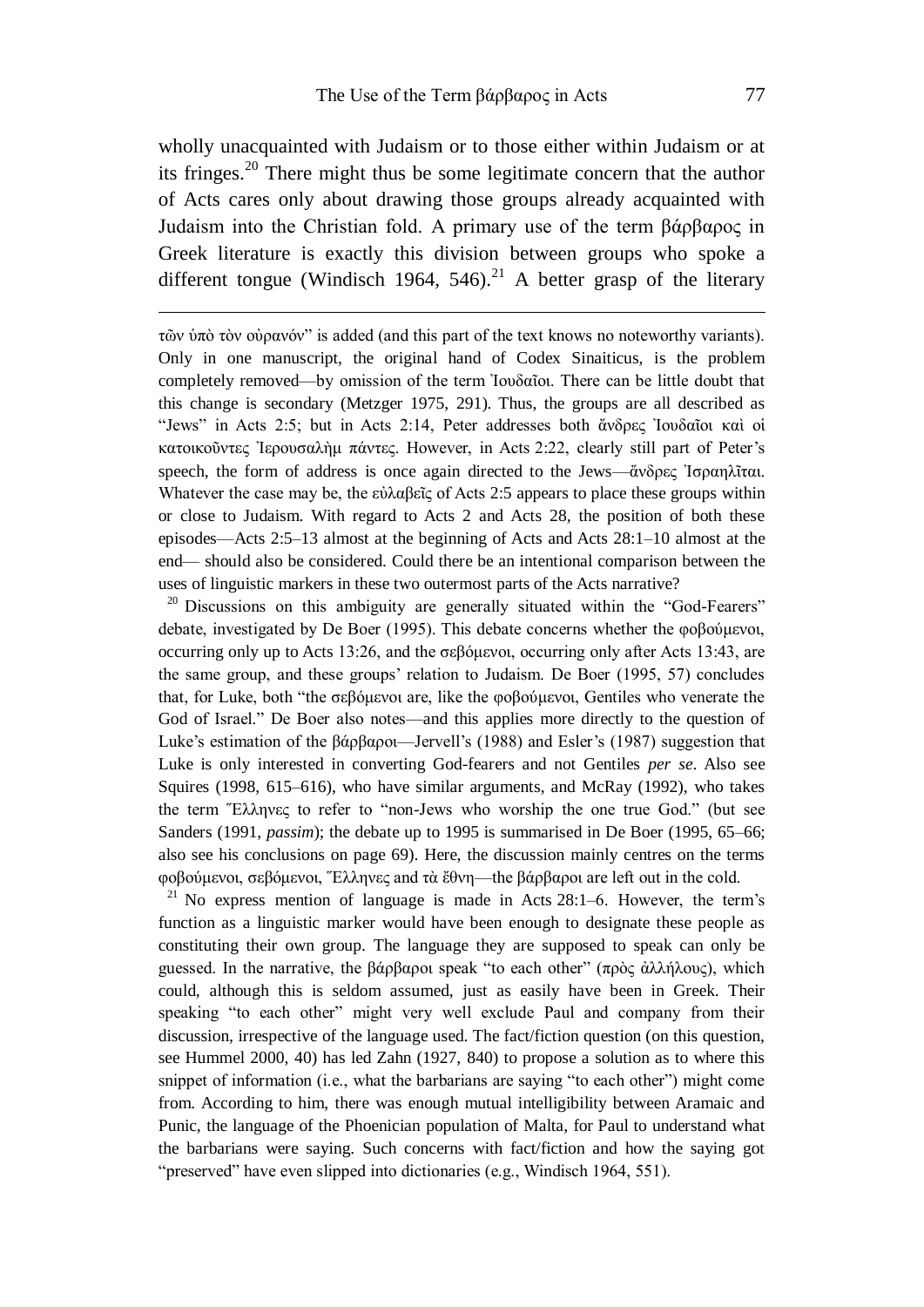function of the term βάρβαρος within the context of Acts will therefore contribute to a better understanding of this issue.

To summarise: it is possible that the author of Acts harbours prejudice towards the βάρβαροι and is not concerned with their conversion or inclusion within the Christian ranks, even though they are depicted in a positive light (cf. the term  $\omega \alpha \nu \theta \rho \omega \pi i \alpha$  and its use in Acts 28:2).<sup>22</sup> As can be clearly seen in the exposition above, this problem has not received any significant attention by the scholars. The above-mentioned problems in reading the narrative of Acts, especially those dealing with possible ethnic and cultural discrimination by the work's author, could be addressed by a careful study of the literary purpose (if there is any) of the word βάρβαρος in this specific context. Such a study remains a desideratum. The remainder of this article will give an overview of implicitly proposed suggestions to lay out lines along which such a study might proceed.

## **3 Proposed Trajectories for Understanding the Use of the Term βάρβαρος in Acts 28:1–10**

Four trajectories for understanding the term βάρβαρος in Acts 28:1–10 have been proposed.<sup>23</sup> Different nuances are present within each of these four trajectories, as they are an amalgamation of the opinions of different scholars, often not concerned with the term βάρβαρος as such. These four trajectories only serve as broad groupings of how the term can be understood.

## *3.1 The term as a purely linguistic and cultural marker*

1

Not surprisingly, many commentators, who have, after all, an edifying purpose as their goal, simply state that the word is used in a neutral fashion and as a purely linguistic and cultural marker (e.g., Wikenhauser 1961, 283; Lindijer 1979, 275; Marshall 1980, 415–416; Schneider 1982, 401; Hemer 1989, 152; Balz 1990, 198; Neudorfer 1990, 356; Johnson 1992, 461; Jervell 1998, 615). Some see no negative connotation to the word in the context of Acts 28:1–6, but still take the trouble to point out that the βάρβαροι (on Malta) were indeed civilised people (e.g., Blaiklock 1959,

<sup>&</sup>lt;sup>22</sup> Also see the discussion under  $83.4$  below ("The term as a marker of the next stage of Christian missionary activity")

 $23$  Börstinghaus (2010, 404–406), although not explicitly categorising, identifies the first two of these trajectories, and points out the use of φιλανθρωπία, an important component of trajectories three and four.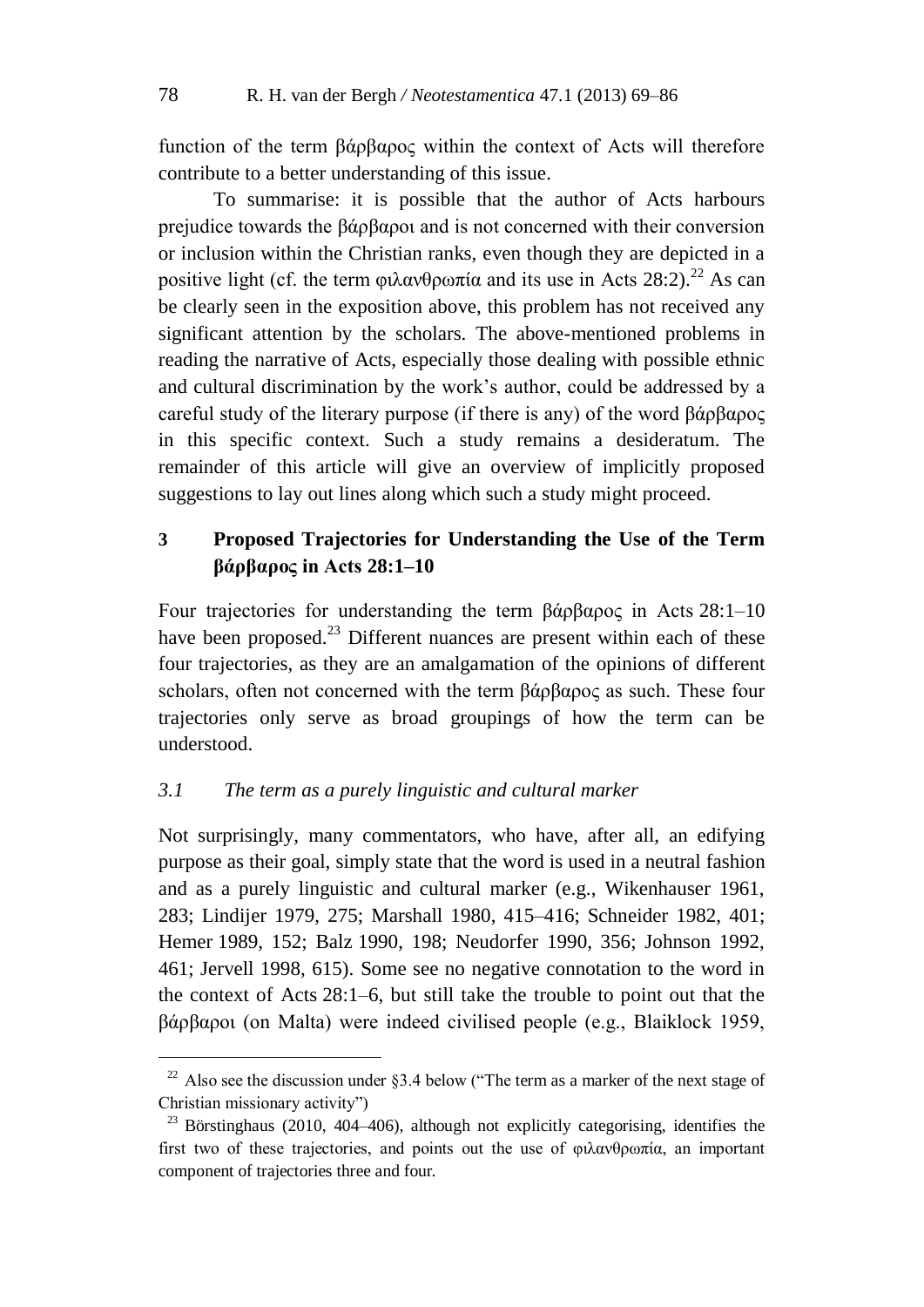192; Neil 1973, 254; Grosheide 1974, 212), although perhaps uneducated (cf. Stenschke 1999, 94). Another group would have the term point only to a linguistic and cultural difference, but in a demeaning way, ranging from "patronizing" (Bruce 1954,  $521$ )<sup>24</sup> through the expected feeling of Greek superiority (Roloff 1981, 366) to describing the βάρβαροι as such "in alle betekenissen van het woord" (Van Eck 2003, 548–549).<sup>25</sup> Some of these latter proposals might also fit in with the other proposed trajectories for understanding the term's use.

## *3.2 The term as a marker of the ἔσχατος τῆς γῆς ("end of the earth")*

An enticing proposal with regard to the ἐσχάτος τῆς γῆς ("the end of the earth") has been put forward by Loveday Alexander. That Acts 1:8 sets up the lines along which Acts enfolds geographically has been well established in New Testament scholarship. This is usually taken to mean that the narrative has Rome as its final goal; that is to say, witnessing in Jerusalem, in Judea and Samaria, and finally, Rome. However, this is not necessarily the case for Paul's missionary work. There already is a church at Rome, $26$  and what can almost be considered an honourary guard awaits and escorts Paul on the last stage of his journey to the Eternal City (Acts 28:14–16). Alexander's (2006a) main proposal needs to be quoted at length:

Given the symbolic significance of "the islands" in biblical geography, it is not unreasonable to suggest that readers might see this as a rather subtly-hinted fulfilment of the commission of Acts 1.8. This island turns out rather prosaically to have a name (28.1), but it is still peopled by "barbarians" (28.2: the only βάρβαροι in the whole of Acts), who, like the Lycaonians of 14.11, show a satisfying readiness to attribute divine status to the apostle. (p. 214)

She continues in the following paragraph: "But it is not so easy to be confident that the voyage's final destination, Rome, has this symbolic significance." Alexander goes on to argue that the reader is guided from the miracle-filled and missionary world of Acts to a more quotidian

1

 $24$  Later editions of the commentary by Bruce (cf. Bruce 1990, 531) do not contain this description of the βάρβαροι.

 $25$  An English translation would be "in all the meanings of the word."

 $26$  Cf. Grumm (1985, 334), who also points out this fact.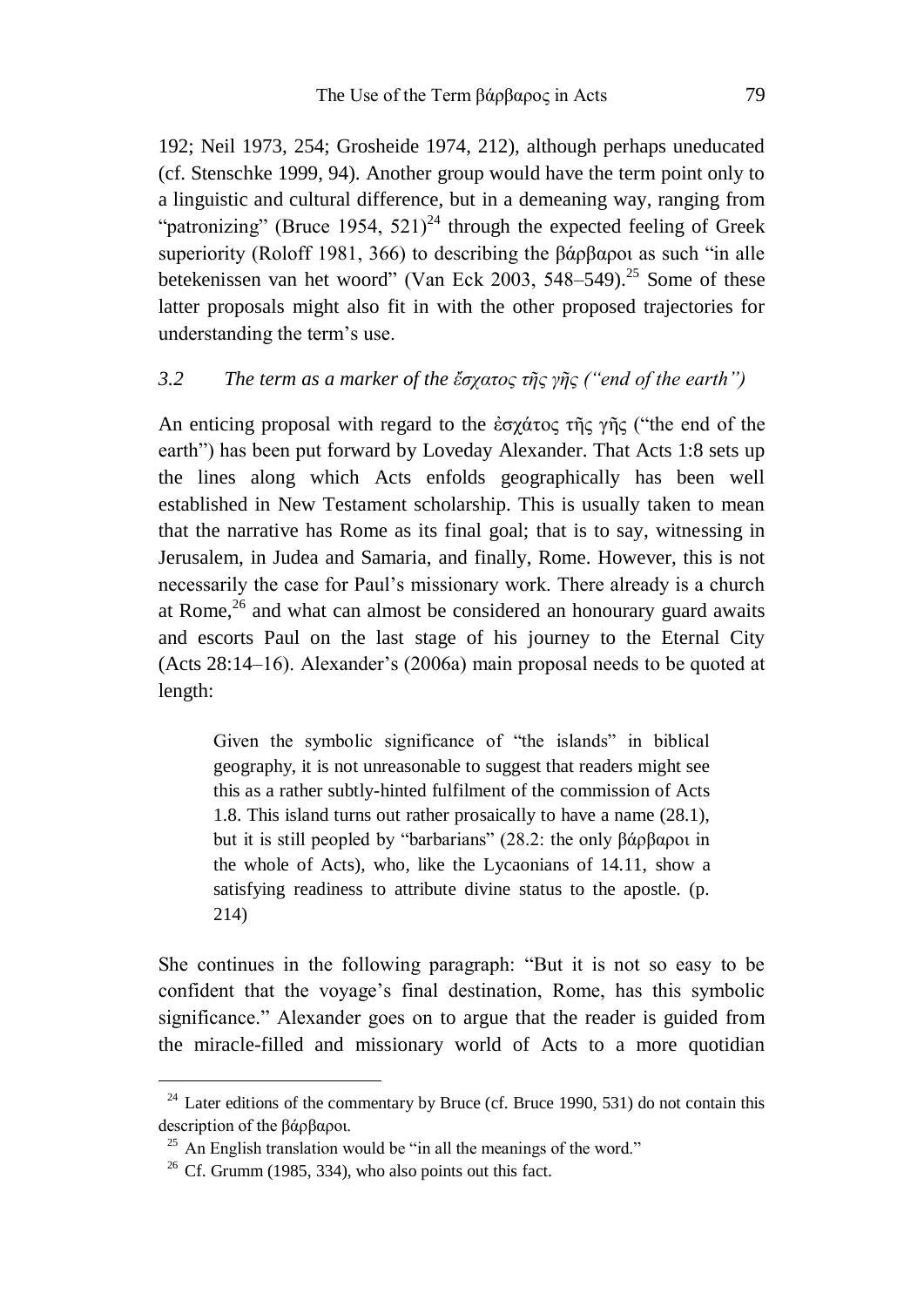existence in Rome, starting with "the 'first man' with the very Roman name of Publius", and the easy accessibility of an "Alexandrian grain-ship wintering on the other side of the island"; that is, that the move from the exotic location of the shipwreck to civilisation is a literary technique guiding the reader back to reality (see esp. Alexander 2006a, 229). Alexander's suggestion calls for a closer look. In the ancient Mediterranean world it is at the periphery that the "other" is encountered. Although remarking upon Herodotus, the following quote by Redfield (2002) has general application:

We place the fabulous beyond the edges of the known world, [Herodotus] suggests, not only because they are beyond our knowledge, but because, as we move toward the edges, we encounter more extreme conditions and atypical forms, both natural and cultural. The ends of the earth, for Herodotus, are districts full of oddities, monsters, and rare valuable substances. The center, by contrast, is a sphere of mixtures. (p. 40)

This is also true for the ancient novels (cf. Alexander 2006c, 113), although they place the "barbarians" at the eastern border; Alexander has also suggested that the move from East to West in Acts is a protest against the Graeco-Roman worldview (Alexander 2006b, 84). Within this interpretation, the term βάρβαρος would serve to announce the arrival at the "end of the earth."

## *3.3 The term as designation of the inhabitants of the island as literary props on Paul's way to Rome*

A third proposed backdrop against which the term βάρβαρος can be understood in Acts 28:2, 4 is that Luke's concern is only with Paul's journey to Rome; he is at pains to show that nothing will stop the apostle reaching this destination (e.g., Jervell 1998, 617). Pesch (1986, 298) has suggested that this is to be understood in light of Acts 26:22a—through God's assistance, Paul is heading for Rome. An even more applicable text would be Acts  $23:11b$ —Paul "must" go to Rome.<sup>27</sup> Within this interpretation, the term βάρβαρος can be understood as a literary prop: the βάρβαροι is connected with, yet stands in contrast to, the term φιλανθρωπία (Acts 28:2; in the New Testament, to be found only here and

<sup>&</sup>lt;sup>27</sup> Acts 23:11b: ώς γὰρ διεμαρτύρω τὰ περὶ ἐμοῦ εἰς Ἰερουσαλήμ, οὕτω σε δεῖ καὶ εἰς Ῥώμην μαρτυρῆσαι.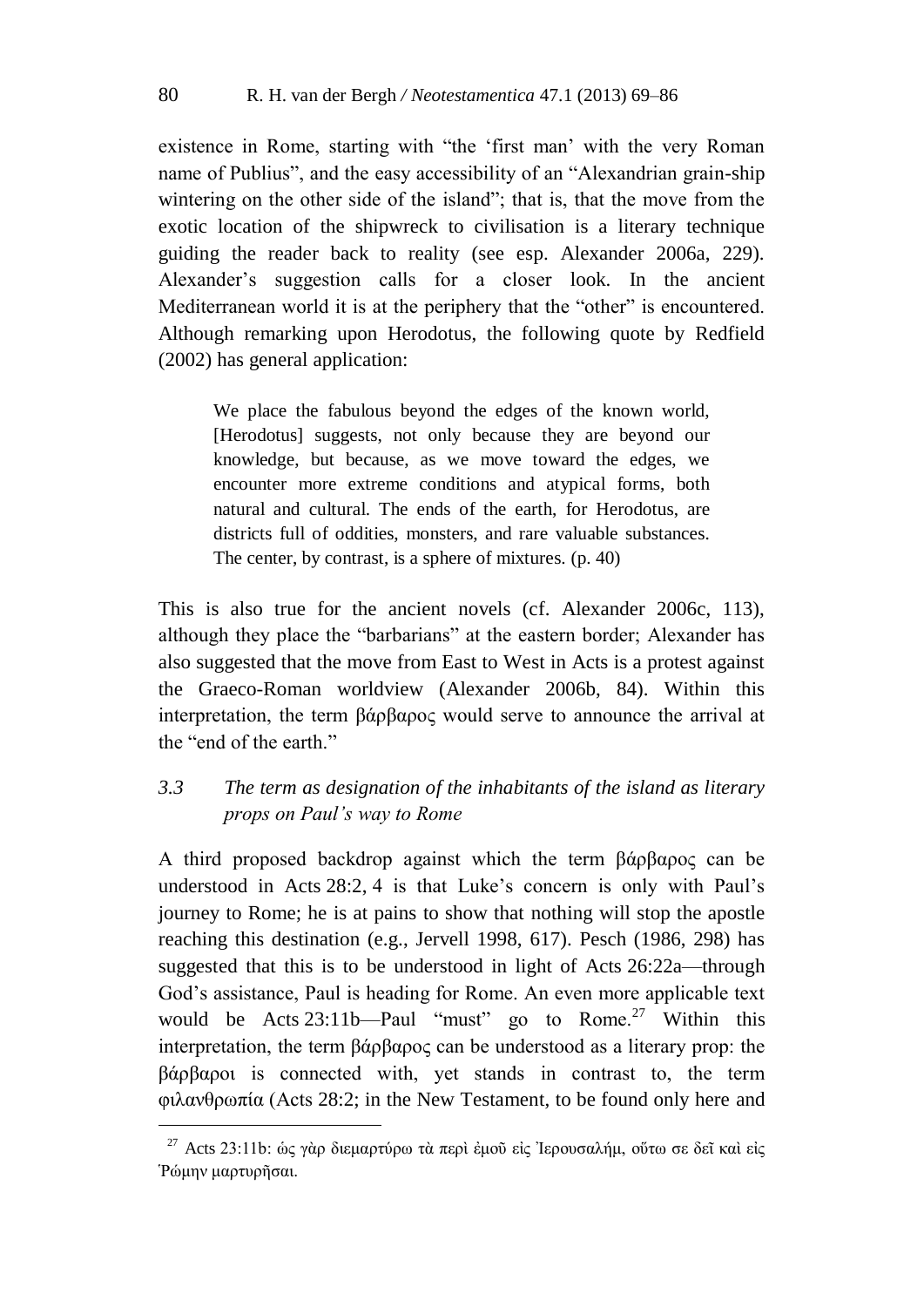at Titus  $3:4$ <sup>28</sup> (cf. Bruce 1954, 521; Windisch 1964, 551; Marshall 1980, 416; Neudorfer 1999, 360; Van Eck 2003, 554), and this contrast symbolises the difficulties removed (by God) from Paul's way (cf. Grosheide 1974, 212; Krodel 1986, 479). This interpretation would have God influence the βάρβαροι to be exceptionally friendly towards Paul. Still, within this category of "literary props" is a suggestion by Van Eck (2003, 549–551), one of few commentators to muse at length on the literary use of the word βάρβαροι (and its contrast with φιλανθρωπία). Van Eck notes the parallel of Paul's journey to Rome with that of Vespasian in 69 C.E.—for instance, the reported healings by Vespasian in stopping over at Alexandria—and concludes that "[h]oe dichter Paulus bij Rome komt, hoe meer hij op een keizer in aantocht gaat lijken" (Van Eck 2003, 554). For Van Eck, the contrast of the terms βάρβαρος and φιλανθρωπία is a critique on Graeco-Roman culture, as is the rest of Paul's journey to Rome.

## *3.4 The term as a marker of the next stage of Christian missionary activity*

This last proposed theory is sporadically hinted at; or rather, it can be surmised when different statements of various scholars are considered together. This theory also makes much of the use of φιλανθρωπία in conjunction with the βάρβαροι. Lindijer (1979, 262)<sup>29</sup> quite rightly links this term with the centurion Julius being φιλανθρώπως in Acts 27:3 (a *hapax legomenon* in the New Testament), and Publius acting φιλοφρόνως in Acts 28:7 (another *hapax legomenon* in the New Testament), and since all of the entities connected with this group of words are non-Jewish, states that the terms' use demonstrates the nations' "openness."<sup>30</sup> Johnson (1992, 461) remarks on the Acts 28:1–6 episode that "[t]hroughout Luke-Acts, the theme of hospitality has been an important symbol of receptivity to God's visitation  $\ldots$ <sup>31</sup>. He does not develop this theme or link it explicitly

1

<sup>&</sup>lt;sup>28</sup> The term itself, however, is not a strange choice for the narrative of Acts  $28:1-10$ . On hospitality within the ancient Mediterranean world, with an extended discussion of terminology and an in-depth discussion of Luke-Acts, see Arterbury (2005, esp. 150– 152 for Acts 28:1–10).

<sup>&</sup>lt;sup>29</sup> Also see Krodel (1986, 479) and Johnson (1992, 445).

 $30$  The full statement by Lindijer (1979, 262) reads: "Op de weg naar Rome blijkt de openheid van de volken."

<sup>&</sup>lt;sup>31</sup> He notes the following passages: Luke 5:29; 7:36–50; 9:4–5; 10:1–16, 38–42; 19:1– 10; Acts 10:24; 16:11–15.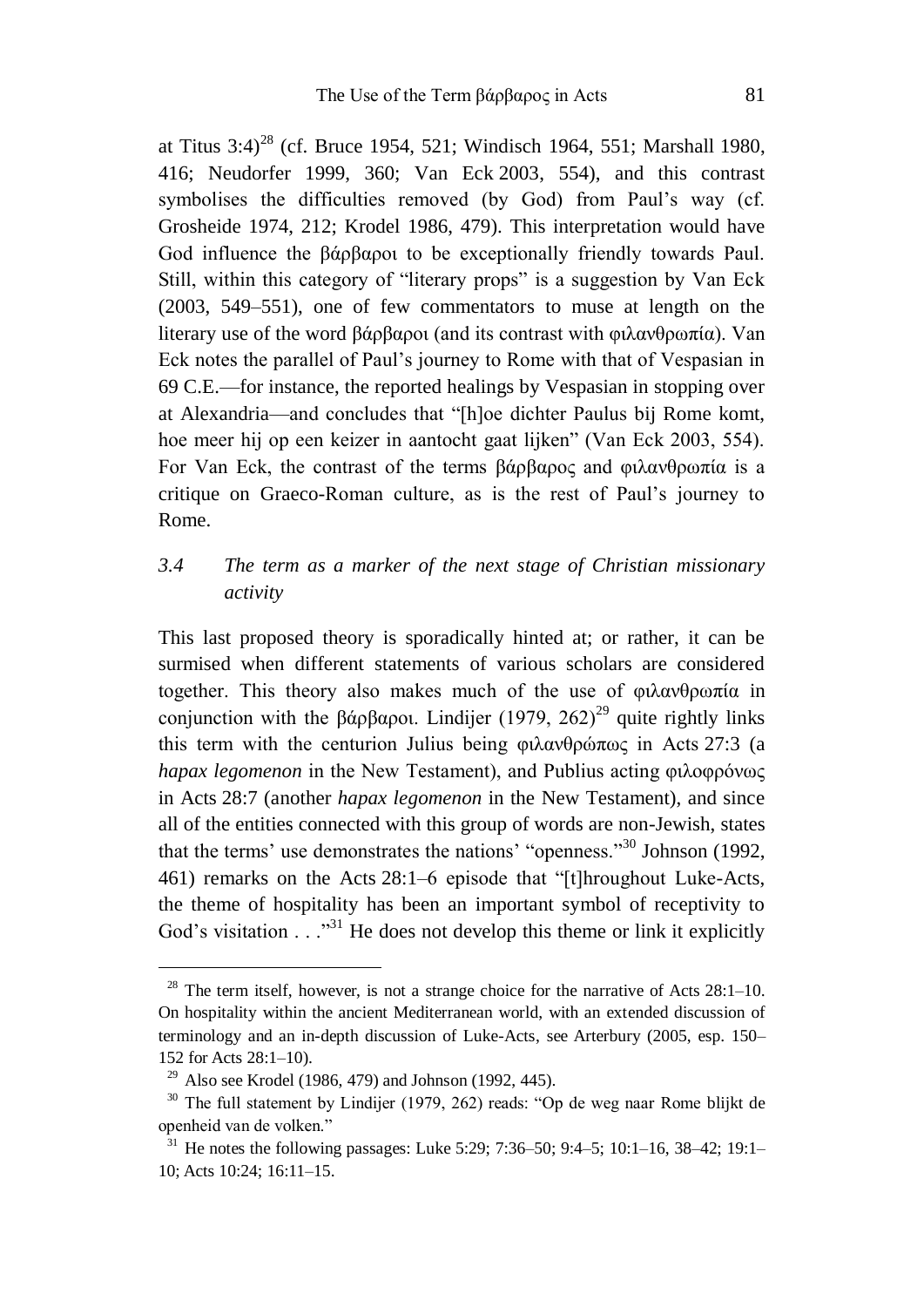with the lack of preaching or conversion among the βάρβαροι or the island's other inhabitants. If, indeed, the statement by Witherington (1998, 439) about universalism (made in the context of Acts 15) holds true that,

[a]t least a significant part of Luke's purpose is not merely to display or explore ethnic diversity in the Empire, as might be the case if he merely intended to entertain or inform the curious, but to show how out of the many could come one, a united people in a saved and saving relationship to the one true God,

perhaps this final "ethnographical" marker, occurring in a context where no preaching or conversion take place, is an invitation to the reader with an interest in missionary activity to move beyond the people-groups of the Graeco-Roman world.<sup>32</sup>

## **4 Conclusion**

1

This article has sought to point out the problems connected with the use of the term βάρβαρος in Acts 28:2, 4. In the ancient world the term could be used to distinguish between people groups, and to do so in a pejorative way. The term's use to designate only one specific group of people within Acts becomes conspicuous in the face of the content of the Acts narrative—a narrative replete with various ethnic groups and languages. In Acts 28:1–10 the occurrence of the term leads to questions concerning the author of Acts' possible lack of a missionary concern, the possibility of the view by the author of the inhabitants of Malta as naïve, and the possibility of a concern that salvation is only for people of a Jewish or Graeco-Roman cultural allegiance.

After pointing out these problems, mostly implicit suggestions with regard to the term's use were gathered and amalgamated into four possible trajectories along which the problematic use of the term may be understood. The term could be understood as a purely linguistic and cultural marker; as a marker of the "end of the earth"; as indicating this specific people group as "literary props" on Paul's way to Rome; as a marker of the next stage of Christian missionary activity; or as a combination of any of these. The four suggestions need to be evaluated against the bigger context of the Acts narrative, especially since this book

 $32$  In similar vein, Schneider (1982, 401) has remarked upon the healing actions of Paul among the inhabitants of Μελίτη: "Der Leser erkennt, was gegenüber den Heiden in der Welt noch zu tun bleibt."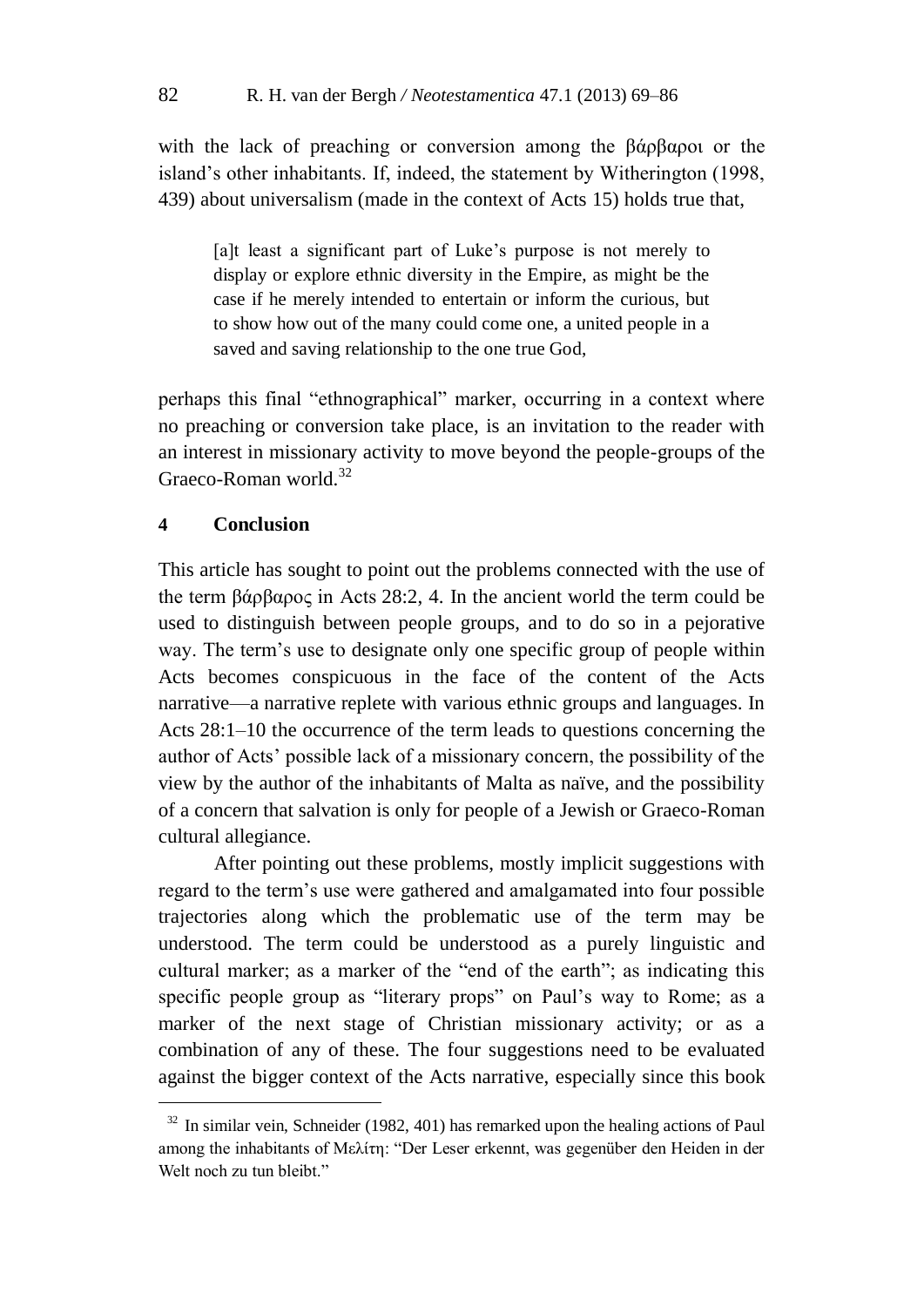has become in the eyes of many present-day Christians—rightly or wrongly!—a missionary manifesto of the early church.

#### **Bibliography**

- Alexander, Loveday C. A. 2006a. Reading Luke-Acts from Back to Front. Pages 207– 229 in *Acts in Its Ancient Literary Context: A Classicist Looks at the Acts of the Apostles*. London: T&T Clark [Library of New Testament Studies 298].
	- \_\_\_\_\_\_\_. 2006b. "In Journeyings Often": Voyaging in the Acts of the Apostles and in Greek Romance. Pages 69–96 in *Acts in Its Ancient Literary Context: A Classicist Looks at the Acts of the Apostles*. London: T&T Clark [Library of New Testament Studies 298].
	- \_\_\_\_\_\_\_. 2006c. Narrative Maps: Reflections on the Toponomy of Acts. Pages 97–131 in *Acts in Its Ancient Literary Context: A Classicist Looks at the Acts of the Apostles*. London: T&T Clark [Library of New Testament Studies 298].
- Arterbury, Andrew E. 2005. *Entertaining Angels: Early Christian Hospitality in Its Mediterranean Setting*. Sheffield: Sheffield Phoenix Press [New Testament Monographs 8].
- Balz, Horst. 1990. *βάρβαρος*. *EDNT* 1:197–198.
- Blaiklock, E. M. 1959. *The Acts of the Apostles: An Historical Commentary*. London: Tyndale.
- Blass, Friedrich, Albert Debrunner and Friedrich Rehkopf. 1984. *Grammatik des neutestamentlichen Griechisch*. 16th ed. Göttingen: Vandenhoeck & Ruprecht.
- Börstinghaus, Jens. 2010. *Sturmfahrt und Schiffbruch: Zur lukanischen Verwendung eines literarischen Topos in Apostelgeschichte 27,1–28,6*. Tübingen: Mohr Siebeck [WUNT 274].
- Browning, Robert. 2002. Greeks and Others: From Antiquity to the Renaissance. Pages 257–277 in *Greeks and Barbarians*. Edited by Thomas Harrington. New York: Routledge.
- Bruce, F. F. 1954. *Commentary on the Book of the Acts*. Grand Rapids: Eerdmans [NICNT].
- \_\_\_\_\_\_\_. 1985. The Church of Jerusalem in the Acts of the Apostles. *BJRL* 67(2):641– 661.
- \_\_\_\_\_\_\_. 1990. *The Acts of the Apostles. The Greek Text with Introduction and Commentary*. 3d ed. Grand Rapids: Eerdmans*.*
- Clabeaux, John. 2005. The Story of the Maltese Viper and Luke's Apology for Paul. *CBQ* 67:604–610.
- Conzelmann, Hans. 1987. *Acts of the Apostles*. Philadelphia: Fortress [Hermeneia].
- De Boer, Martinus C. 1995. God-Fearers in Luke-Acts. Pages 50–71 in *Luke's Literary Achievement: Collected Essays*. Edited by Christopher M. Tuckett. Sheffield: Sheffield Academic [JSNTSup 116].
- Esler, Philip F. 1987. *Community and Gospel in Luke-Acts: The Social and Political Motivations of Lucan Theology*. Cambridge: Cambridge University Press [SNTSMS 57].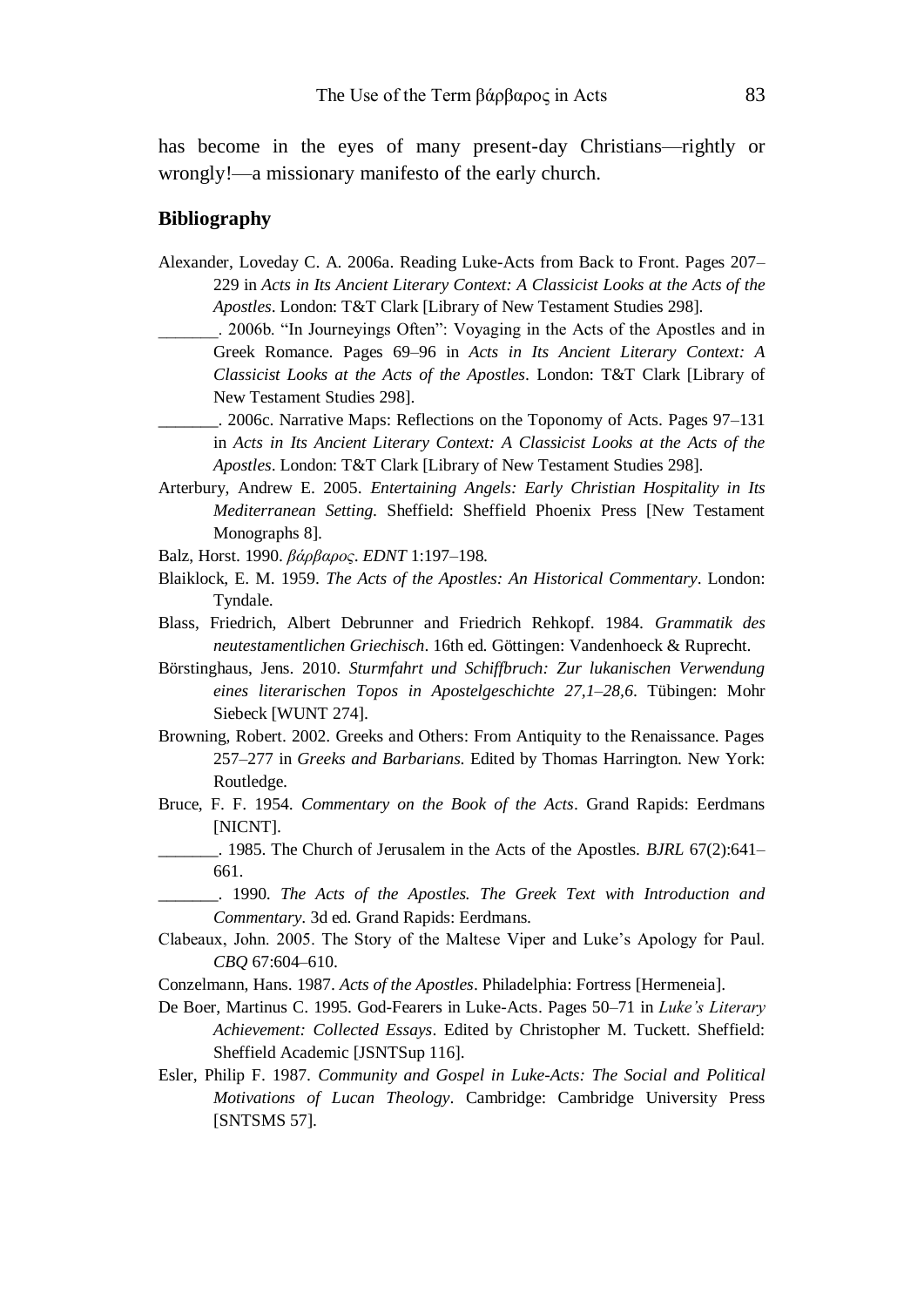- Funck, Bernd. 1981. Studie zu der Bezeichnung βάρβαρος. *Untersuchungen ausgewählter altgriechischer sozialer Typenbegriffe und ihr Fortleben in Antike und Mittelalter*. Edited by Elisabeth Charlotte Welskopf. Berlin: Akademie-Verlag [Soziale Typenbegriffe im alten Griechenland und ihr Fortleben in den Sprachen der Welt 4].
- Gaventa, Beverly Roberts. 2001. Traditions in Conversation and Collision: Reflections on Multiculturalism in the Acts of the Apostles. Pages 30–41 in *Making Room at the Table: An Invitation to Multicultural Worship*. Edited by Brian K. Blount and Leonora Tubbs Tisdale. Louisville: Westminster John Knox.
- Gilchrist, J. M. 1996. The Historicity of Paul's Shipwreck. *JSNT* 61:29–51.
- Grosheide, F. W. 1974. *De Handelingen der Apostelen II: Hoofdstuk 15–28*. Kampen: Kok [Korte Verklaring der Heilige Schrift].
- Gruen, Erich S. 2011. *Rethinking the Other in Antiquity*. Princeton: Princeton University Press.
- Grumm, Meinert H. 1985. Another Look at Acts. *ExpTim* 96(11):333–337.
- Haenchen, Ernst. 1971. *The Acts of the Apostles: A Commentary*. Oxford: Basil Blackwell.
- Hall, Edith. 1989. *Inventing the Barbarian: Greek Self-Definition through Tragedy*. Oxford: Clarendon.
- Harrington, Thomas. 2002. General Introduction. Pages 1–14 in *Greeks and Barbarians*. Edited by Thomas Harrington. New York: Routledge.
- Hemer, Colin J. 1989. *The Book of Acts in the Setting of Hellenistic History*. Tübingen: J. C. B. Mohr (Paul Siebeck).
- Hengel, Martin. 1980. *Jews, Greeks and Barbarians: Aspects of the Hellenization of Judaism in the Pre-Christian Period*. London: SCM.
- Hummel, Adrian. 2000. Factum et fictum. Literarische und theologische Erwägungen zur Romreise des Paulus in der Apostelgeschichte (Apg 27,1–28,16). *BN* 105:39–53.
- Jervell, Jacob. 1988. The Church of Jews and Godfearers. Pages 11–20 in *Luke-Acts and the Jewish People: Eight Critical Perspectives*. Edited by J. B. Tyson. Minneapolis: Fortress.
- \_\_\_\_\_\_\_. 1998. *Die Apostelgeschichte*. Göttingen: Vandenhoeck & Ruprecht [KEK 3].
- Johnson, Luke Timothy. 1992. *The Acts of the Apostles*. Collegeville, Minn.: Liturgical Press [SP 5].
- Kirchschläger, W. 1979. Fieberheilung in Apg 28 und Lk 4. Pages 509–521 in *Les Actes des Apôtres: Traditions, rédaction, théologie*. Edited by J. Kremer. Leuven: Leuven University Press [BETL 48].
- Krodel, Gerhard A. 1986. *Acts*. Minneapolis: Augsburg.
- Kyrtatas, Dimitris J. 2009. Slavery and Economy in the Greek World. Pages 91–111 in *The Cambridge World History of Slavery*. Edited by Keith Bradley and Paul Cartledge. Cambridge: Cambridge University Press.
- Lévy, Edmond. 1984. Naissance du concept de barbare. *Ktèma* 9:5–14.
- Lindijer, C. H. 1979. *Handelingen van de Apostelen II*. Nijkerk: Callenbach.
- Lissarague, François. 2002. The Athenian Image of the Foreigner. Pages 101–124 in *Greeks and Barbarians*. Edited by Thomas Harrington. New York: Routledge.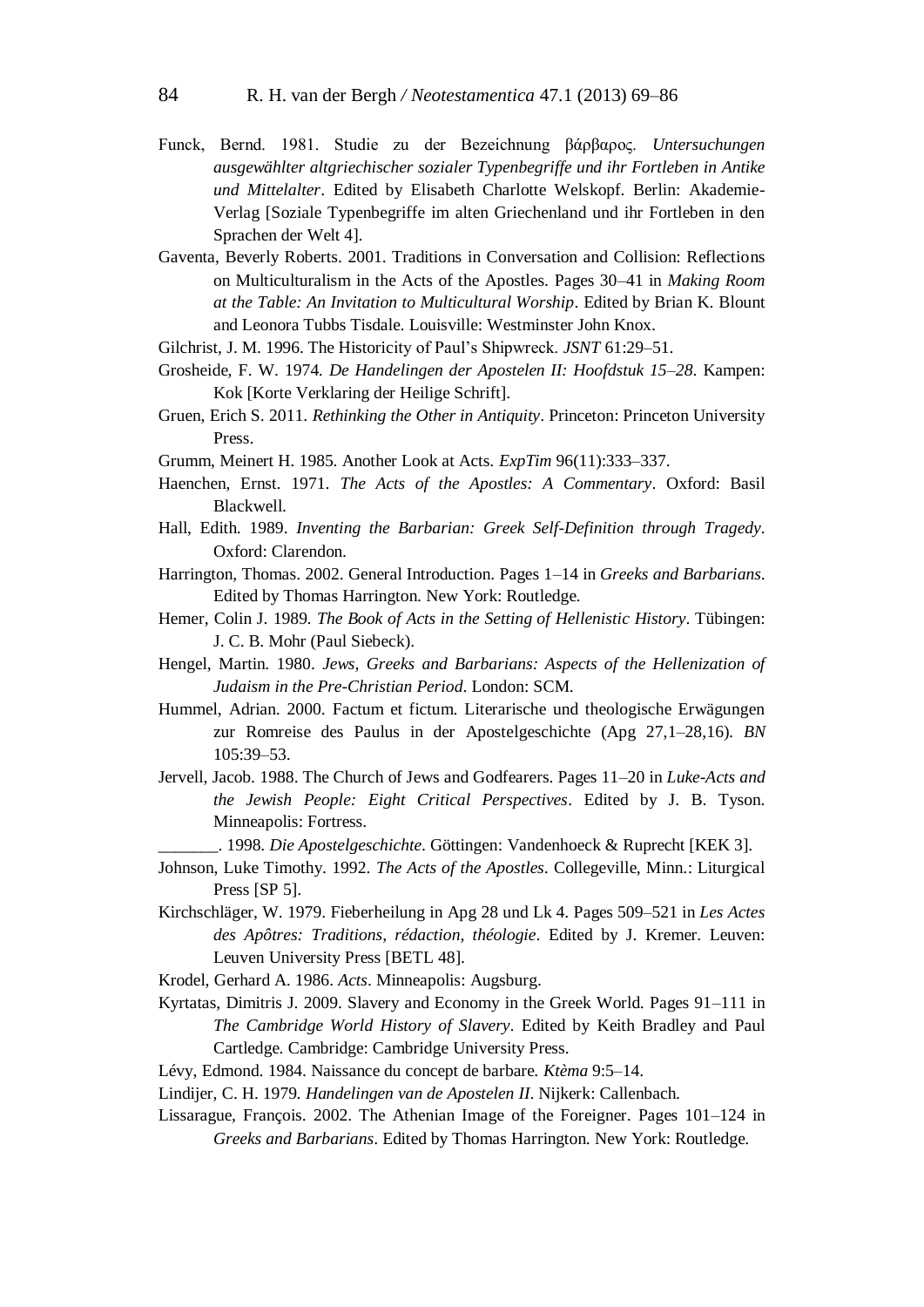- Marshall, I. Howard. 1980. *The Acts of the Apostles: An Introduction and Commentary*. Leicester: IVP.
- McRay, J. 1992. Greece. *ABD* 2:1092–1098.
- Metzger, Bruce M. 1975. *A Textual Commentary on the Greek New Testament*. London: UBS.
- Neil, William. 1973. *The Acts of the Apostles*. London: Oliphants.
- Neudorfer, Heinz-Werner. 1990. *Die Apostelgeschichte des Lukas: 2. Teil*. Neuhausen-Stuttgart: Hänssler [Edition C-Bibelkommentar 9].
- Opelt, I., and W. Speyer. 1967. Barbar (Nachtrag z. RAC). *JAC* 10:251–290.
- Pesch, Rudolf. 1986. *Die Apostelgeschichte: 2. Teilband: Apg 13–28*. Zürich: Benziger Verlag [EKKNT 5].
- Rapske, Brian. 1994. *Paul in Roman Custody*. Grand Rapids: Eerdmans [The Book of Acts in Its First Century Setting 3].
- Redfield, James. 2002. Herodotus the Tourist. Pages 24–49 in *Greeks and Barbarians*. Edited by Thomas Harrington. New York: Routledge.
- Roloff, Jürgen. 1981. *Die Apostelgeschichte*. Göttingen: Vandenhoeck & Ruprecht [NTD 5].
- Sanders, J. T. 1991. Who Is a Jew and Who Is a Gentile in the Book of Acts? *NTS* 37:434–455.
- Schille, Gottfried. 1983. *Die Apostelgeschichte des Lukas*. Berlin: Evangelische Verlagsanstalt [THKNT 5].
- Schlatter, Adolf. 1962. *Die Apostelgeschichte*. Stuttgart: Calwer Verlag [Erläuterungen zum Neuen Testament 4].
- Schmithals, Walter. 1982. *Die Apostelgeschichte des Lukas*. Zürich: Theologischer Verlag [ZBK 3,2].
- Schnabel, Eckhard J. 2004. *Early Christian Mission. Volume Two: Paul & the Early Church*. Downers Grove: IVP.
	- \_\_\_\_\_\_\_. 2008. *Paul the Missionary: Realities, Strategies and Methods*. Downers Grove: IVP.
- Schneider, Gerhard. 1982. *Die Apostelgeschichte: II. Teil: Kommentar zu Kap. 9,1– 28,31*. Freiburg: Herder [HTKNT 5].
- Shillington, V. George. 2007. *An Introduction to the Study of Luke-Acts*. London: T&T Clark.
- Squires, John T. 1998. The Function of Acts 8.4–12.25. *NTS* 44(4):608–617.
- Stenschke, Christoph W. 1999. *Luke's Portrait of Gentiles Prior to Their Coming to Faith*. Tübingen: Mohr Siebeck [WUNT 2.108].
- Suhl, Alfred. 1991a. Zum Seeweg Alexandrien-Rom. *TZ* 47(3):208–213.
	- \_\_\_\_\_\_\_. 1991b. Gestrandet! Bemerkungen zum Streit über die Romfahrt des Paulus. *ZTK* 88(1):1–28.
	- \_\_\_\_\_\_\_. 1992. Zum Titel πρῶτος τῆς νήσου (Erster der Insel) Apg 28,7. *BZ* 36(2):220– 226.
- Tannehill, Robert C. 1986. Rejection by Jews and Turning to the Gentiles: The Pattern of Paul's Mission in Acts. Pages 130–141 in *Society of Biblical Literature 1986 Seminar Papers*. Edited by Kent H. Richards. Atlanta: Scholars Press [*SBLSP*  25].
- Van Eck, John. 2003. *Handelingen: De Wereld in het Geding*. Kampen: Kok.